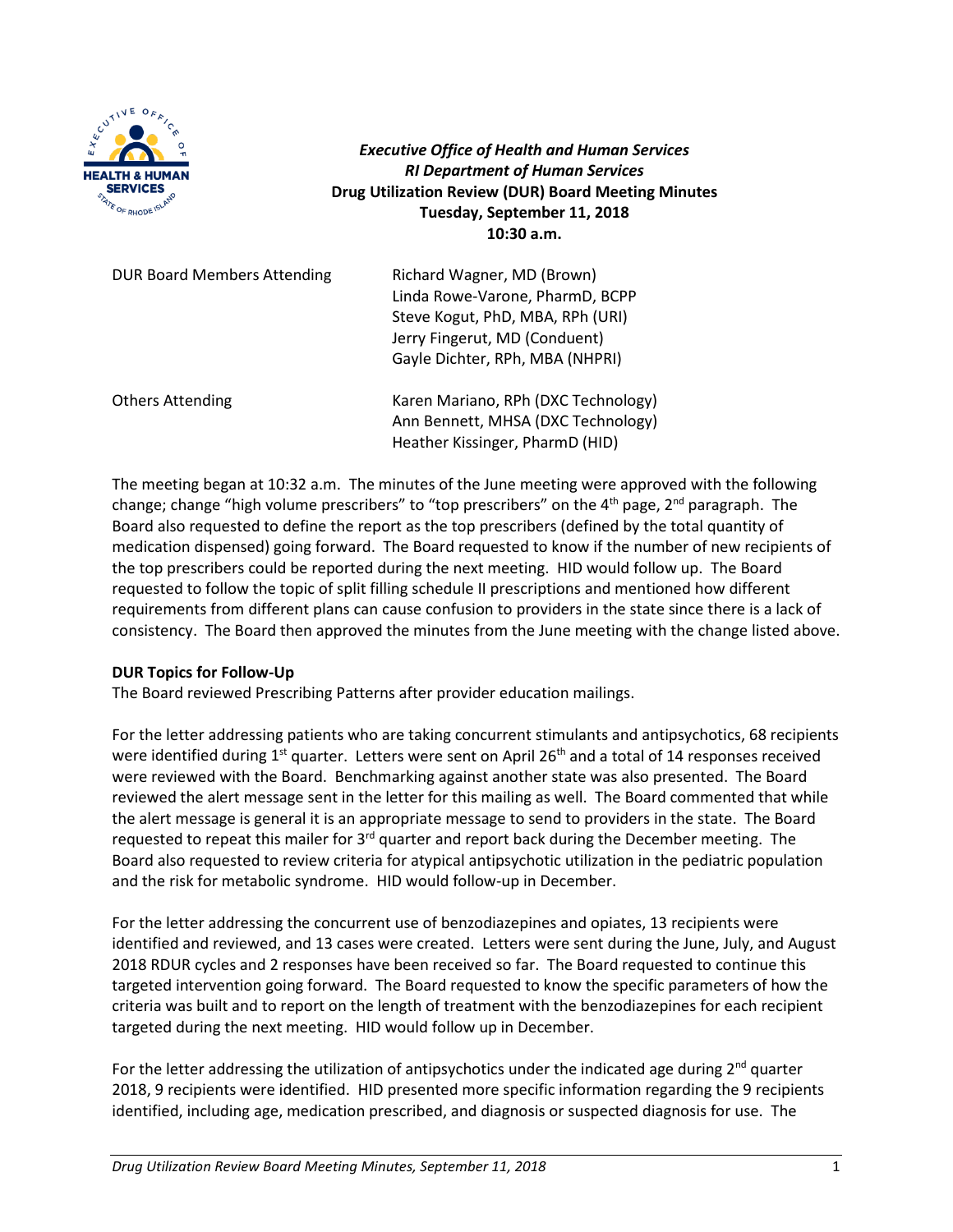Board requested to continue tracking this issue going forward including benchmarking against another state. HID and would follow-up in December.

For the letter addressing triple antipsychotics, 33 recipients were identified, 25 recipients were dismissed due to same drug, different strength, and same prescriber, and 8 recipient's prescribers received intervention letters. The Board requested to continue this monthly intervention going forward. HID would follow-up in December.

Outside of the 4 requested specialty mailing requests, HID presented information regarding 6 additional follow-up items; buprenorphine used concurrently with benzodiazepines and atypical antipsychotics, buprenorphine utilization, persistence, and disengagement, the number of women of child bearing potential enrolled in FFS Medicaid and the number of recipients receiving L-methylfolate prescriptions and prenatal vitamins, opioid utilization in the pediatric population, recipients receiving > 90 MME per day, and naloxone utilization.

During the June meeting, the Board request to know how many recipients were receiving concurrent buprenorphine, benzodiazepines, and atypical antipsychotics. HID followed-up and reported that 3 recipients were found to receiving all 3 classes of medications during  $1<sup>st</sup>$  quarter2018 and 2 recipients were found to be receiving all 3 classes of medications during 2<sup>nd</sup> quarter 2018. Additionally, there were also 14 recipients found to be receiving buprenorphine concurrently with benzodiazepines during  $2^{nd}$ quarter. The Board requested to look at concurrent buprenorphine with a benzodiazepine for 3<sup>rd</sup> quarter, determine chronic versus shirt duration use of the benzodiazepine for each recipient identified, and also to benchmark against another state. HID would follow-up in December.

During the April and then the June meeting, the Board request to know the number of recipients who were found to utilize, persist on and disengage from buprenorphine treatment from June  $1^{st}$  – December 1<sup>st</sup> 2017. HID reported that 283 recipients were found to have received at least 1 buprenorphine prescription from 6/1/2017 through 12/31/2017 and 242 of those recipients disengaged from treatment (identified as having no more than 3 consistent/consecutive prescriptions during the period). DXC received a listing of those recipients from HID to verify eligibility of the disengaged recipients to see if they terminated FFS coverage and the date or they left FFS for an MCO and what the date was. DXC stated 100% of the recipients who "disengaged" from buprenorphine treatment moved to another healthcare plan. The Board requested to know, of those recipients, how many enrolled back into FFS and continued on buprenorphine. DXC stated this would be hard to measure. The Board suggested to check with the other plans, possibly provide them a list of recipient IDs to determine if those recipients who left FFS continued on buprenorphine through their new plan. The Board expressed concern that there could be disruption of treatment in an already hard to treat population due to changing healthcare plans. DXC requested that HID rerun the query for the first 6 months of 2018 and to add additional parameters to the search query to show the last date of service of the buprenorphine prescription, prescription number, and prescriber NPI. DXC requested HID provide that report to DXC and DXC would determine what occurred with each recipient. DXC would follow up in December.

During the June meeting, the Board request to know the number of women of child bearing potential enrolled in FFS during 2<sup>nd</sup> quarter 2018. HID reported that 1,664 women of child bearing potential (aged 16-49) had a prescription filled during 2<sup>nd</sup> quarter. HID reported that they could not report on all women enrolled, just on the recipients who had a prescription filled during the time frame in question. The Board had also requested to know the number of recipients who received a prescription for Lmethylfolate or for prenatal vitamins. HID reported that 4 unique women of child bearing potential filled prescriptions for L-methylfolate during  $2^{nd}$  quarter 2018 and that 38 unique women of child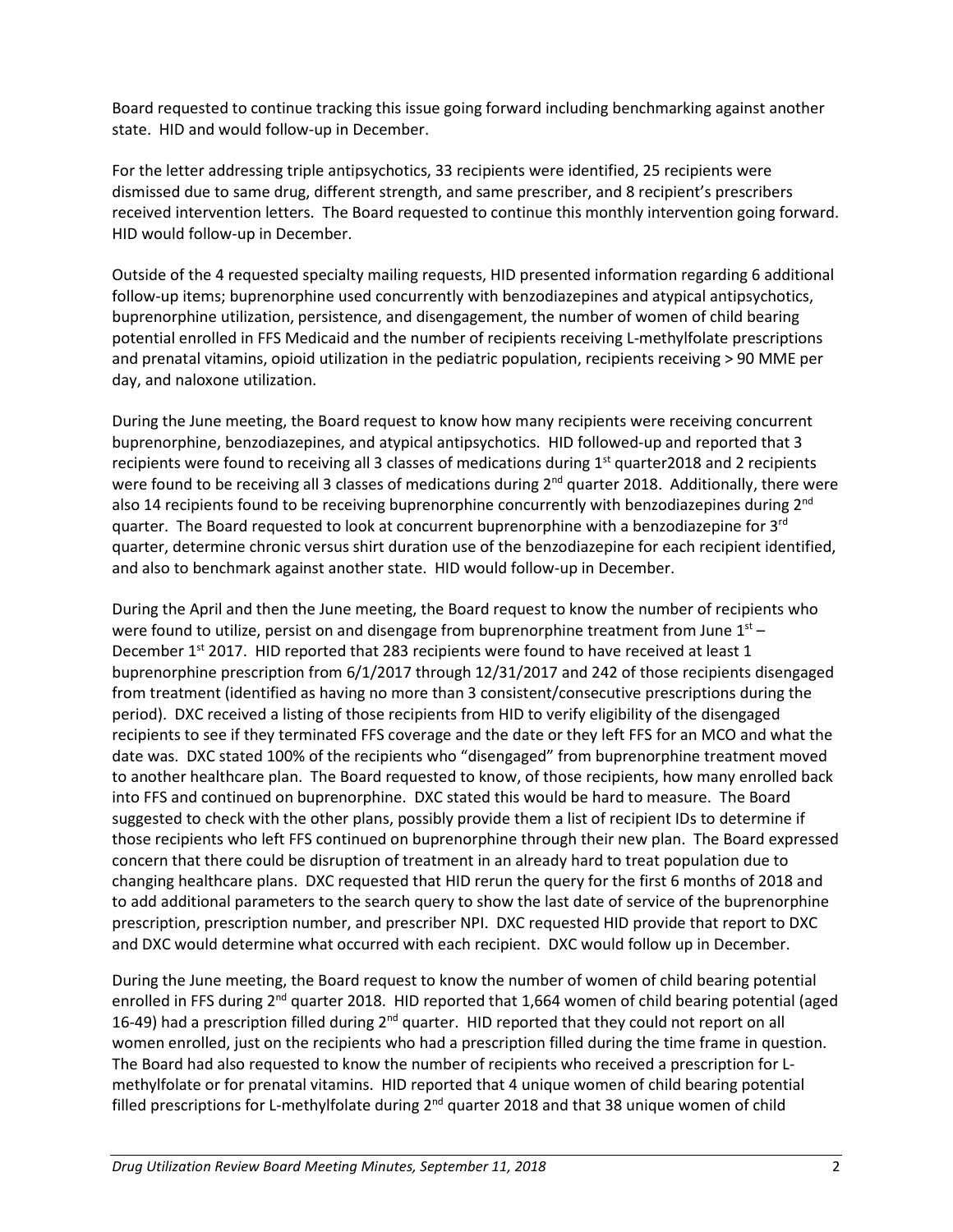bearing potential received prescriptions for prenatal vitamins. Based on these results, the Board requested to know the number of women who gave birth during 2<sup>nd</sup> quarter 2018. DXC would follow-up in December, looking at  $2<sup>nd</sup>$  quarter data.

During the June meeting, the Board requested to look at opioid utilization in the pediatric population during  $1^{st}$  and  $2^{nd}$  quarter 2018, specifically looking at methadone, morphine, and oxycodone prescriptions. HID stated there were 15 pediatric recipients during  $1<sup>st</sup>$  quarter who received 21 prescriptions for methadone, morphine, or oxycodone. The breakdown of the specific medications was reviewed with the Board. HID stated there were 14 pediatric recipients during  $2<sup>nd</sup>$  quarter who received 19 prescriptions for methadone, morphine, or oxycodone. The breakdown of the specific medications was reviewed with the Board. Only 3 recipients overlapped from quarter to quarter. The Board determined this was not an issue for the FFS (fee for service) population at this time.

During the June meeting, the Board requested to review the number of recipients receiving > 90 MME per day during  $2^{nd}$  quarter 2018. HID reported that 19 recipients received > 90 MME per day during  $2^{nd}$ quarter and reviewed specific information with the Board, including prescription types received and prescriber specialties who prescribed medications to these recipients. The Board requested to have DXC review the single prescription recipients to find out why they only received 1 prescription due to the level of MME/day the Board thought tapering would be required and found it concerning some recipients only received 1 prescription during this time frame. HID would send DXC the list of recipients for further evaluation. DXC would report back during the December meeting. The Board requested to send a specialty mailer to any prescriber who prescribed OxyContin® educating them that OxyContin® is not on the PDL. The request was to perform the mailer with a month look back into pharmacy claims. HID would follow up during the December meeting.

During the June meeting, the Board requested to review the number of recipients receiving naloxone prescriptions during  $2<sup>nd</sup>$  quarter. HID reported that 22 recipients received 22 prescriptions for naloxone during  $2<sup>nd</sup>$  quarter. The Board commented that this number should be higher since legislation was passed stating that every opioid prescription be accompanied by a naloxone prescription. The Board requested this query to be repeated for the April 2019 meeting. HID would follow up during the April 2019 meeting.

# **ADURS (American Drug Utilization Review Society) Topics**

The Board reviewed slides that presented the ADURS topics for 2<sup>nd</sup> Quarter 2018. Testosterone product coverage rules, use of multiple antipsychotics in children and adults, cumulative MME edits, and physician administered drugs were the topics reviewed.

HID stated that a question was posed to determine what restrictions states have for testosterone products through the ADURS list serve. States responded that gender edits and specific diagnosis limitations were put in place to ensure the products were used appropriately. HID reported that during 2<sup>nd</sup> quarter 2018, 19 unique recipients filled 41 prescriptions for testosterone products under FFS. DXC stated there is not an existing prior authorization (PA) for testosterone products, however, diagnosis data can lag behind prescription claims data. The Board requested to rerun the testosterone utilization query for 3<sup>rd</sup> quarter 2018, include age breakdown of recipients, and to benchmark against another state. HID would follow up in December.

HID stated that a question was posed to determine if states are reviewing use of multiple antipsychotics in children and adults. HID stated that Rhode Island reviews this criteria monthly and is a standing item on the quarterly DUR meeting agenda for the Board to discuss and review.